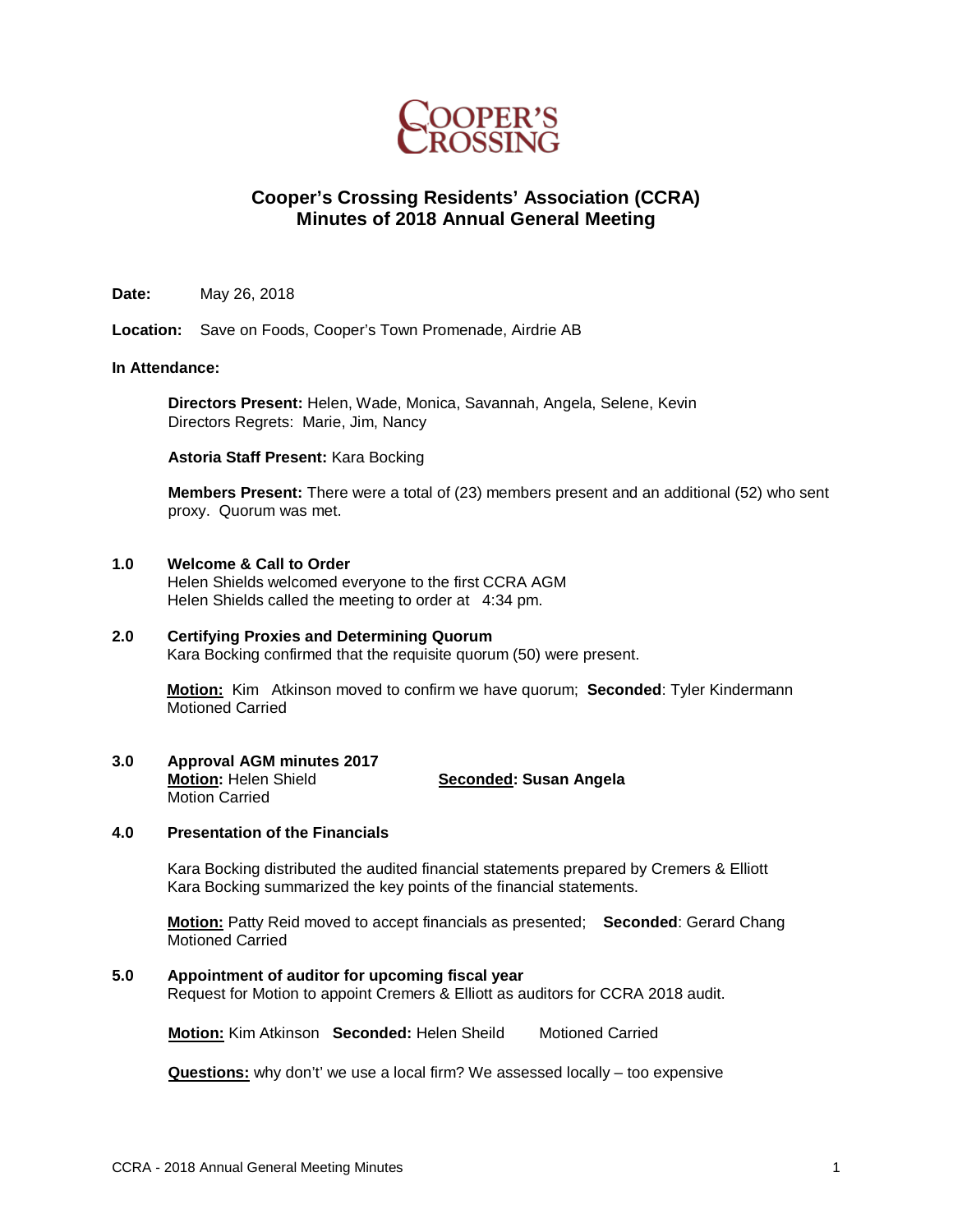### **6.0 Report to membership**

**Helen Shields** provided a report to membership for 2017. **Wade Cormier** provide the City report: for Jim Hill

- Contract for additional park maintenance would be from city \$25,986 to manage flower beds, foliage, annual \$3086 for additional flowers and maintenance
- City feels they have a good handle on the elm disease- except for 5/6 tress east of Coopers Drive and Link sections- they may have to spray
- Pathway repairs  $-2$  sections repaired  $-$  request to please let association know if there are others

## **Q&A from Reports**

Question1: re: \$25,986 – represents 50% of the annual operating fund – what other expenditures have we had?

- \$27,000 cash available no capital reserve fund established yet- fees would have to be increased?
- *Board to discuss where risks are- if an amenity that is not part of the city – if damaged – homeowners could replace or repair – if any excess will be turned into a reserve – but not the same as would be like a condo – no bldg. issues - \$\$ is being put away just in case*
- *Fees are limited as to how much they can be raised to \$\$ put into savings - \$20,000 put into this year's*
- Greenspaces are we required to use the city for landscaping?
- *All parks maintained by the city – The Association will provide anything over and above – weeding – extra crews – Coopers has the most shrubs in the entire city. L/y contract another agency due to overwhelming weeds – 4add'l staff 2 months- just to get on top of weeds systems*
- *Commons- last year trees were removed due to disease and have not been replaced yet? Responsibility of the City*

Question 2: Flood? – does the homeowner's association get involved?

• *Community property is the responsibility of the city*

Question 3: How long has Coopers Crossing been around? *20 years* – Have there been any surprises in the past? *NO*

Question 4: Fencing- why difference 2.8meters to 1.8 meters height change for Yankey Valley? *- Is to be noise design fence- acceleration is substantial*- Why wood fence as opposed to stone? - *Cost New fence city installs*

Question 5: Who initiated the new fence? – *homeowners contacted the city*- Does the homeowner have to contact the city with any concerns? *Yes* How do I determine who is responsible for the cost- part of the backyard fences? – *all homeowners responsibility*

Question 6: Street Art- fence on 8<sup>th</sup> – can we make if more like art? – *Posed to the City – they are interested in hearing ideas- tagging is an issue – if we promoted art it encourages graffiti- idea was put forward*

Helen Shield:

- 2017 was the first year for a Board to work together
- Last year we defined board roles/positions- some board recruitment
- Communications person, Special Events Coordinator, City Liaison etc.
- We are open to people volunteering for any events etc.
- 2018- special events -idea for a scare crow festival any interest for volunteers

Angela discussed the newsletter- 3 issues per year – expanding to a 12pg format- we want to provide as much info: what's happening , who to contact at the city, - invite for homeowners to email the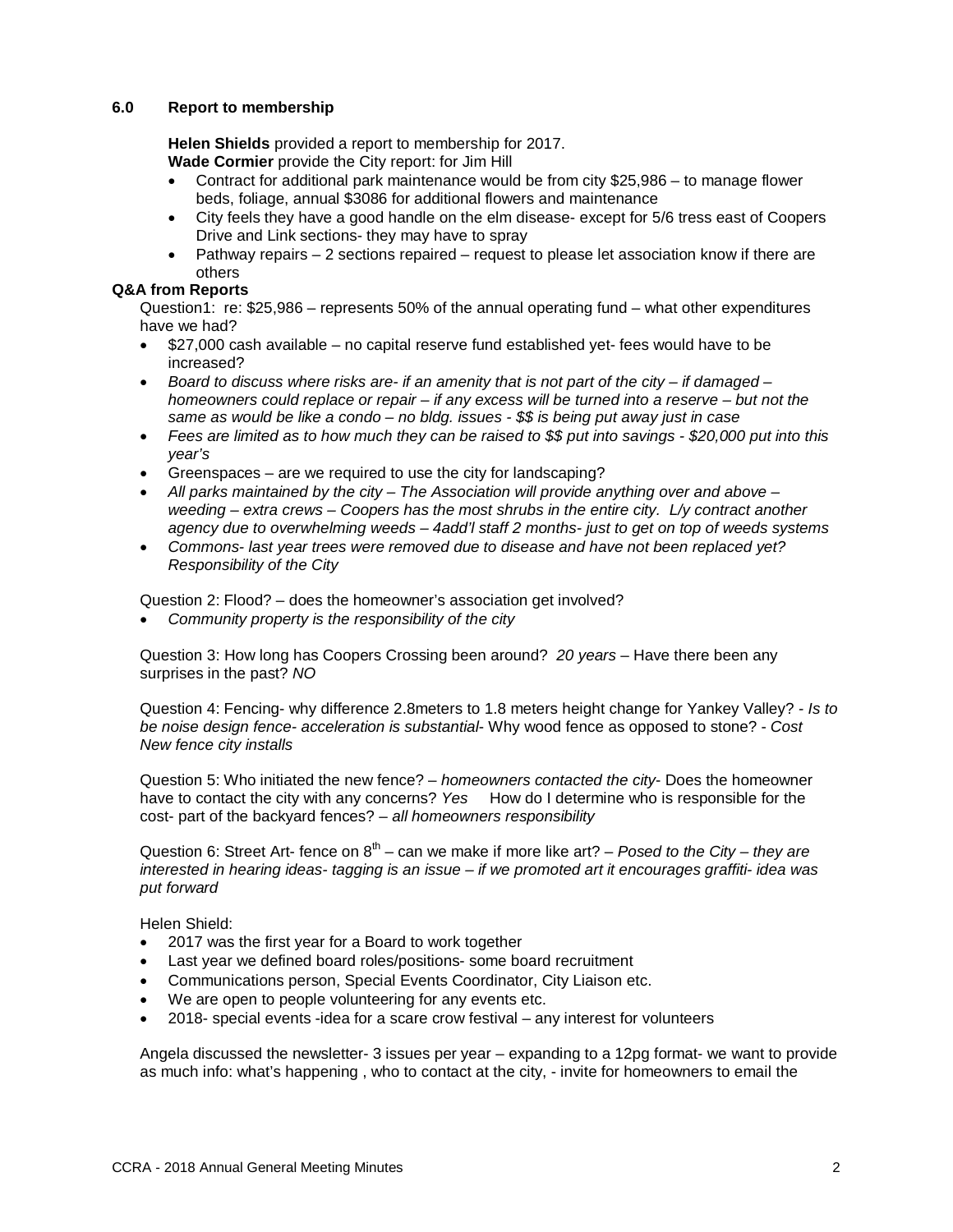association- we want to involve as many people – lots of new residents- it may look the same to others- we welcome feedback for the newsletter

#### **7.0 Elections**

Helen Shields introduced the slate of members who will become the new Board of the CCRA if approved by membership.

Slate:

President - Marie Lauer Vice President – Monica Simpson Treasurer - Savannah Ethier Secretary – Selene Zuke Director - Angela Bates Director – Nancy Harris Director – Jim Hill Director – Wade Cormier Director – Kevin O'Byrne

### **Motion:** Kim Atchinson moved to accept the slate as presented; **Seconded:** Ron Davis Motioned Carried – AIF

Congratulations to the new Board!

#### **8.0 Open Floor Question Period**

Question 1: **What happened with last year's questions?**

Question 2: **Outstanding dues -How many? Who? What's happening with the reminders – if more than 2 years- should lists be distributed to homeowner's?** *Demand letters sent – then goes to legal – up to \$500 charged for legal and paid by homeowners-* **Have we had success?** *– only one person to legal – all charges go to the homeowner*. **Does the association have power to impose a penalty?** There is nothing other than late fees- homeowners already have an encumbrance in place

Question 3: **Naturalization zone- city cut down- why?**

Question 4: **Why Save on for the meeting?** *Manager, donated space and food – need to involve our business partners*

Question 5: **What's happening with the multi-family sites? -** *marketing now – looking for buyers – no imminent development – Developer is very particular as to who builds there – not many meet expectations*

Question 6: Weeds in "Paul's lot – please address!

Question 7: **What about a Community Hall?** *There are no plans- would have had to be done in the beginning of development*

Question 8: **A resident contracted a private contractor to put trees in the green space behind home – how does a homeowner get approval?** – *City has a tree donation program – all trees owned by the city- any planted need to be approved by the city*